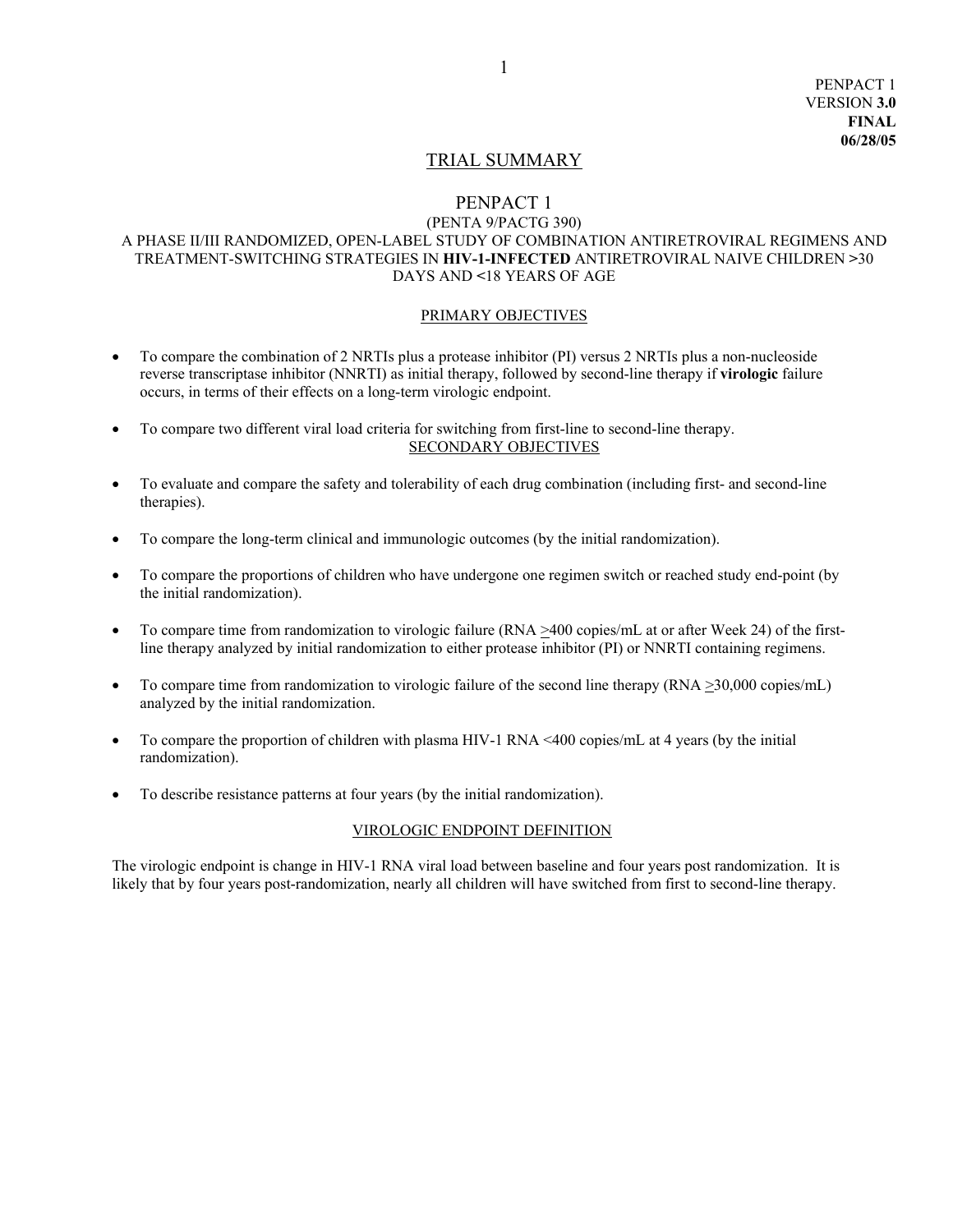#### STUDY DESIGN

This is an international multicenter Phase II/III, randomized, open label, and factorial  $(2x2)$  trial.

#### SAMPLE SIZE

**256** children, approximately 50% from PACTG sites and 50% from PENTA sites.

#### POPULATION

HIV-1 infected **children who are** antiretroviral naïve or who have received less than 56 days of antiretroviral drugs used on consecutive days after birth to prevent mother-to-infant **HIV** transmission. **Prior exposure to NVP, including for prevention of mother-to-child transmission, is exclusionary.** 

#### RANDOMIZATION AND STRATIFICATION

Children will be randomized to **one of** four groups **and** stratified by age ( $\leq$ 3 years versus  $\geq$ 3 years), origin (PACTG site or PENTA site), and exposure versus no exposure to antiretroviral therapy perinatally.

#### FIRST-LINE THERAPY

All study medications will be given by prescription (the child, child's parent**(s)**/legally **authorized**  representative (LAR), the child's health insurance, and/or, in Europe, the healthcare provider, are responsible for purchasing the study medications).

# **Children are randomized to one of four groups that are defined by the initial therapy to be given to a child as well as the virologic criterion for switching from first-line therapy (defined below) to second-line therapy:**

- Group 1(A): **Initial therapy is** 2 NRTIs + PI (switch to second-line **therapy** when HIV-1 RNA is ≥1,000 copies/mL)
- Group 1(B): **Initial therapy is** 2 NRTIs + PI (switch to second-line **therapy** when HIV-1 RNA is ≥ 30,000 copies/mL)
- Group 2(A): **Initial therapy is** 2 NRTIs + NNRTI (switch to second-line **therapy** when HIV-1 RNA is  $\geq 1,000$  copies/mL)
- Group 2(B): **Initial therapy is** 2 NRTIs + NNRTI (switch to second-line **therapy** when HIV-1 RNA is ≥30,000 copies/mL)

First-line therapy includes the initial therapy to which a child is randomized as well as any antiretroviral therapies to which the child changes due to non-virologic reasons (e.g. toxicity, intolerability, request of child or child's parent**(s)**/**LAR**, etc.) prior to reaching the HIV-1 RNA switch criterion ( $\geq 1,000$  copies/mL or  $\geq 30,000$  copies/mL, depending on the initial randomization). **Whenever possible, changes within first-line therapy should involve substitutions of one or more drugs in the initial therapy by drugs from the same class or classes.** 

It is important to emphasize that the protocol will allow low doses of ritonavir as a boosting agent, creating drug combinations that will be counted as a single PI.

#### SECOND-LINE THERAPY

**Second-line therapy will be initiated when the HIV-1 RNA switch criterion (**≥**1,000 copies/mL or** ≥**30,000 copies/mL, depending on the initial randomization) is reached.** The following suggested drug regimens will be strongly encouraged as a second-line therapy for all